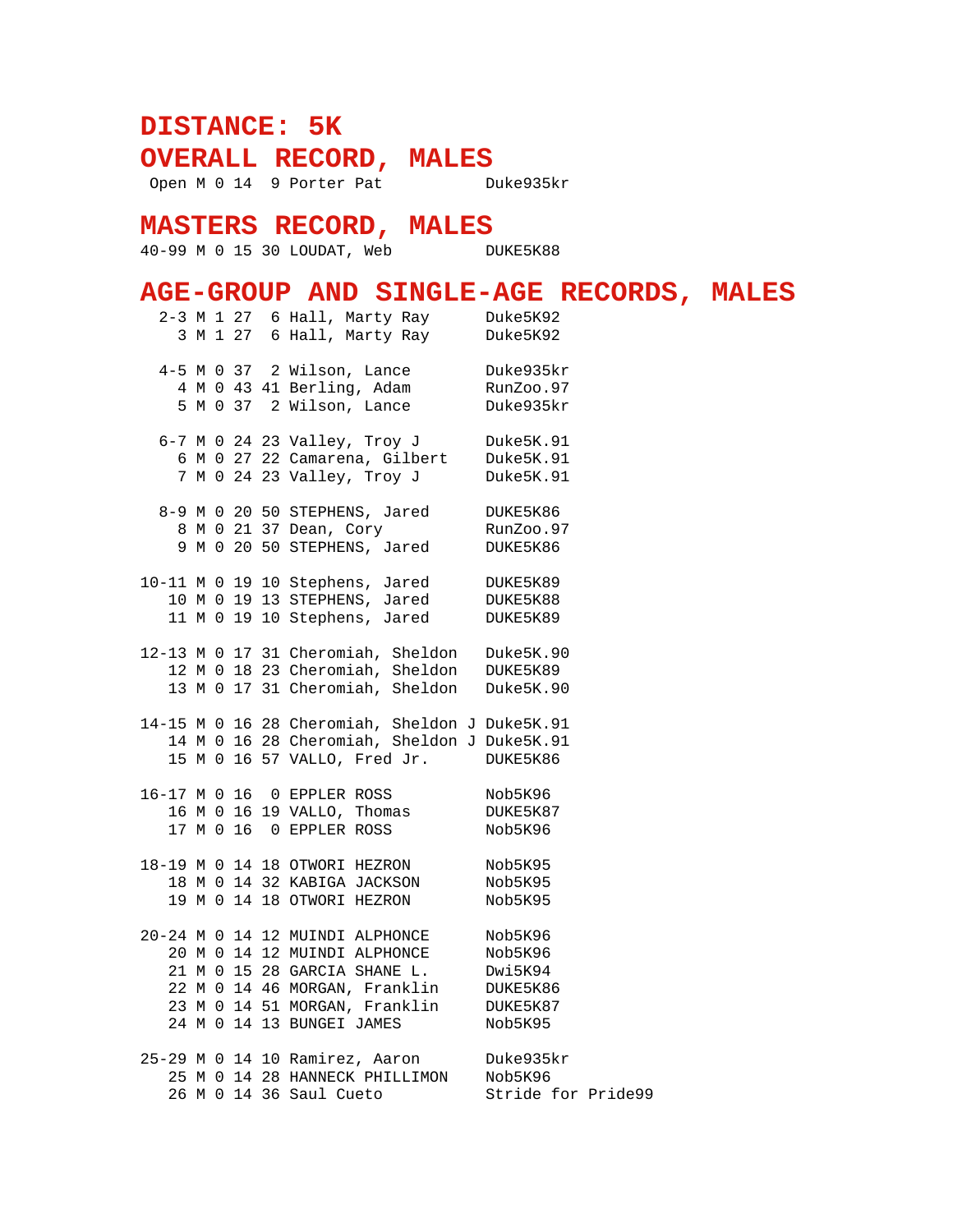27 M 0 14 28 Andrew Letherby Stride for Pride99 28 M 0 15 4 MARTINEZ, RICH Duke5K.91 29 M 0 14 10 Ramirez, Aaron Duke935kr 30-34 M 0 14 9 Porter Pat Duke935kr 30 M 0 15 51 Aarrass, Jamal TrkTr5k.11 31 M 0 14 25 James Bungei Stride for Pride99 32 M 0 15 26 SHELLY RICHARD Nob5K94 33 M 0 15 11 Simon Gutierrez Stride for Pride99 34 M 0 14 9 Porter Pat Duke935kr 35-39 M 0 15 11 RONO RICHARD Child5K97 35 M 0 15 11 RONO RICHARD Child5K97 36 M 0 15 43 ROTICH SAMMY Nob5K94 37 M 0 16 06 Richard Shelley 38 M 0 15 02 Eddy Hellebuyck 39 M 0 16 11 Dhaouadi, Chokri TrkTr5k.11 40-44 M 0 15 30 LOUDAT, Web DUKE5K88 40 M 0 16 26 WILSON KEN Nob5K95 41 M 0 15 53 Amit Ne-eman Stride for Pride99 42 M 0 15 30 LOUDAT, Web DUKE5K88 43 M 0 15 45 NORTHEY ROBERT Nob5K95 44 M 0 16 35 WOODRUFF, Richard DUKE5K87 45-49 M 0 16 9 Loudat, Web Duke5K.91 45 M 0 16 9 Loudat, Web Duke5K.91 46 M 0 16 53 Bernett, Tom Duke5K.94 47 M 0 17 14 HARRIS, Charles DUKE5K87 47 M 0 17 14 Marjon, Louis Duke5K92 48 M 0 16 37 Bednarski, John RunZoo.97 49 M 0 17 57 Harris, Charles DUKE5K89 50-54 M 0 17 24 Harris, Charles Duke5K92 50 M 0 17 39 Harris, Charles Duke5K.90 51 M 0 17 35 PRATTE ROBERT Nob5K96 52 M 0 17 24 Harris, Charles Duke5K92 53 M 0 18 43 Jury, George W. DUKE5K89 54 M 0 18 59 Jury, George Duke5K.90 55-59 M 0 15 49 Funk, Don TurkTr5K.10 55 M 0 18 38 HARRIS CHARLES Nob5K95 56 M 0 18 52 HARRIS CHARLES Nob5K96 57 M 0 18 34 Harris, Charles RunZoo.97 58 M 0 18 45 Chick, Wayne TrkTr5k.11 59 M 0 15 49 Don, Funk TurkTr5k.10 60-64 M 0 20 18 DODSON BILL Nob5K95 60 M 0 20 18 DODSON BILL Nob5K95 61 M 0 21 7 Patania, Frank Duke5K.94 62 M 0 21 35 DODSON BILL Child5K97 63 M 0 24 11 Kinder, Joe Duke935kr 64 M 0 23 32 Graham, Francis DUKE5K89 65-69 M 0 20 39 Blair, Kent TurkTr5k.11 65 M 0 24 39 JONES KENT Nob5K94 66 M 0 24 11 STRUSE MANFRED Nob5K95